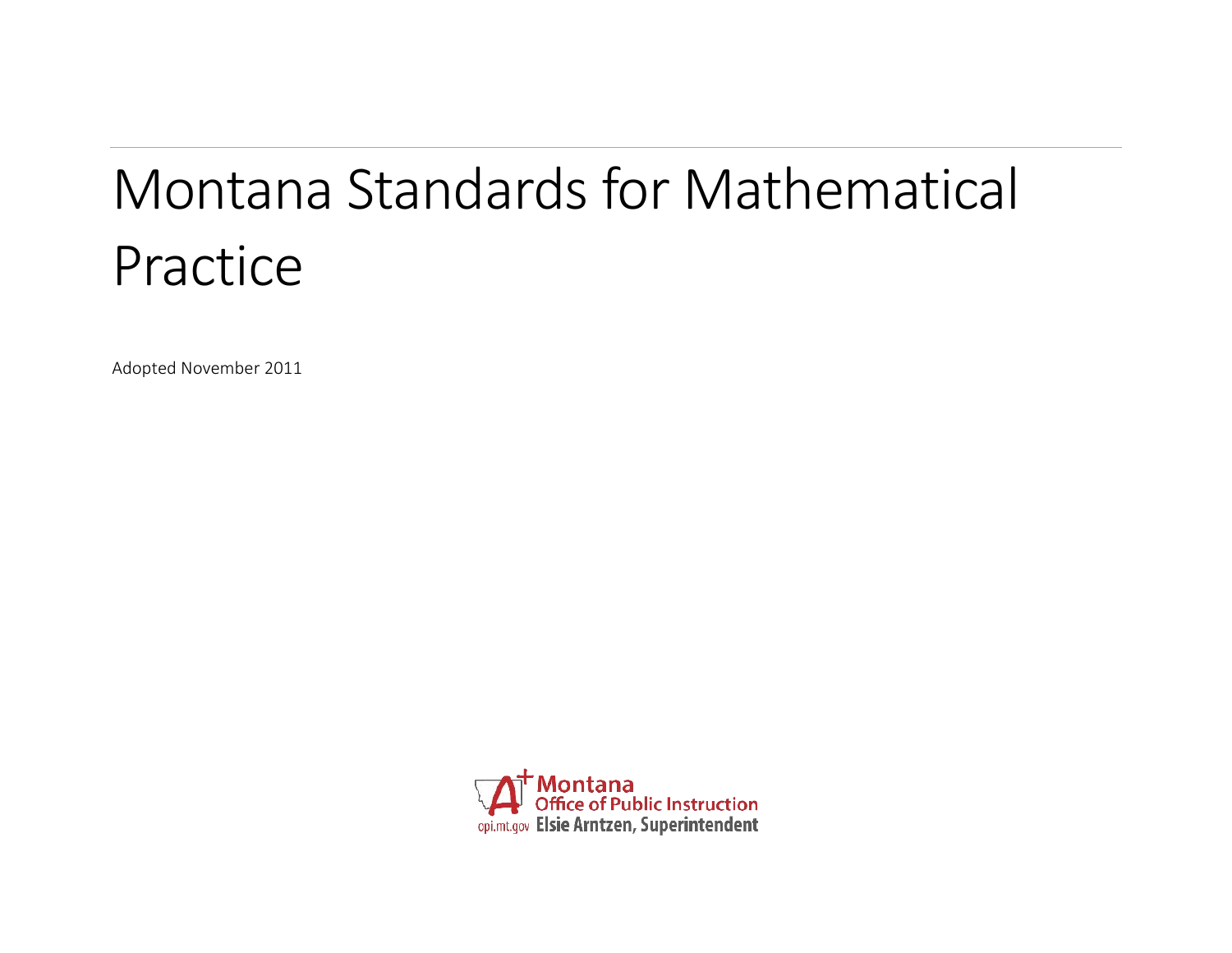## Montana Mathematics Standards for Mathematical Practice

The Standards for Mathematical Practice describe varieties of expertise that mathematics educators at all levels should seek to develop in their students. These practices rest on important "processes and proficiencies" with long-standing importance in mathematics education. The first of these are the NCTM process standards of problem solving, reasoning and proof, communication, representation, and connections. The second are the strands of mathematical proficiency specified in the National Research Council's report *Adding It Up*: adaptive reasoning, strategic competence, conceptual understanding (comprehension of mathematical concepts, operations and relations), procedural fluency (skill in carrying out procedures flexibly, accurately, efficiently and appropriately), and productive disposition (habitual inclination to see mathematics as sensible, useful, and worthwhile, coupled with a belief in diligence and one's own efficacy). The Mathematical Practice standards are listed in each grade level document as well as what that practice standard looks like at that grade level. In addition, the [Montana Content Standards for](http://montanateach.org/resources/montana-content-standards-for-mathematics-appendix/)  [Mathematics- Appendix](http://montanateach.org/resources/montana-content-standards-for-mathematics-appendix/) contains an abbreviated bulleted version of the practice standards below.

#### 1. Make sense of problems and persevere in solving them.

Mathematically proficient students start by explaining to themselves the meaning of a problem and looking for entry points to its solution. They analyze givens, constraints, relationships, and goals. They make conjectures about the form and meaning of the solution and plan a solution pathway rather than simply jumping into a solution attempt. They consider analogous problems, and try special cases and simpler forms of the original problem in order to gain insight into its solution. They monitor and evaluate their progress and change course if necessary. Older students might, depending on the context of the problem, transform algebraic expressions or change the viewing window on their graphing calculator to get the information they need. Mathematically proficient students can explain correspondences between equations, verbal descriptions, tables, and graphs or draw diagrams of important features and relationships, graph data, and search for regularity or trends. Younger students might rely on using concrete objects or pictures to help conceptualize and solve a problem. Mathematically proficient students check their answers to problems using a different method, and they continually ask themselves, "Does this make sense?" They can understand the approaches of others to solving complex problems and identify correspondences between different approaches. Building on the inherent problem-solving abilities of people over time, students can understand that mathematics is relevant when studied in a cultural context that applies to real-world situations and environments.

#### 2. Reason abstractly and quantitatively.

Mathematically proficient students make sense of quantities and their relationships in problem situations. They bring two complementary abilities to bear on problems involving quantitative relationships: the ability to *decontextualize*—to abstract a given situation and represent it symbolically and manipulate the representing symbols as if they have a life of their own, without necessarily attending to their referents—and the ability to *contextualize*, to pause as needed during the manipulation process in order to probe into the referents for the symbols involved. Quantitative reasoning entails habits of creating a coherent representation of the problem at hand; considering the units involved; attending to the meaning of quantities, not just how to compute them; and knowing and flexibly using different properties of operations and objects.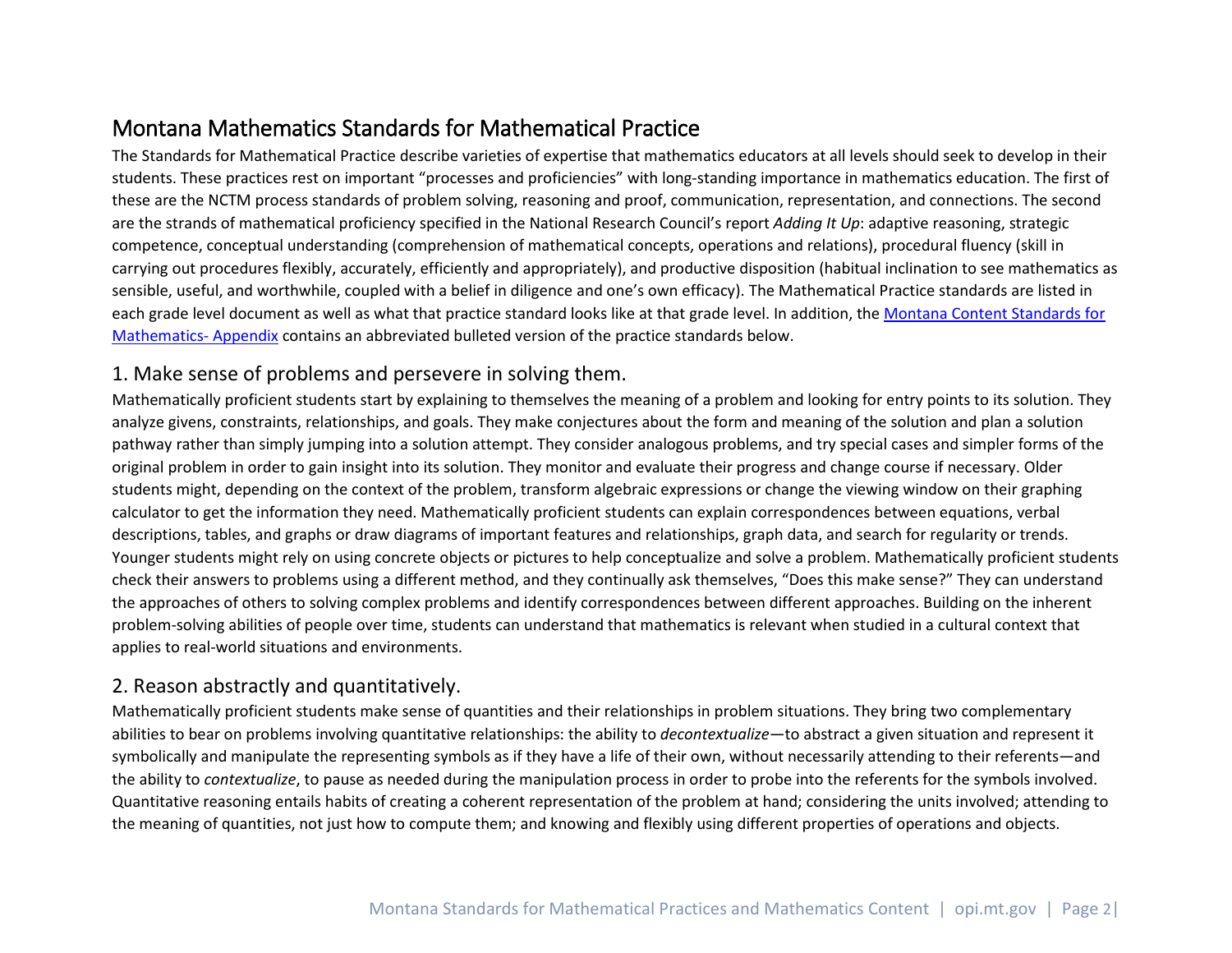## 3. Construct viable arguments and critique the reasoning of others.

Mathematically proficient students understand and use stated assumptions, definitions, and previously established results in constructing arguments. They make conjectures and build a logical progression of statements to explore the truth of their conjectures. They are able to analyze situations by breaking them into cases, and can recognize and use counterexamples. They justify their conclusions, communicate them to others, and respond to the arguments of others. They reason inductively about data, making plausible arguments that take into account the context from which the data arose. Mathematically proficient students are also able to compare the effectiveness of two plausible arguments, distinguish correct logic or reasoning from that which is flawed, and—if there is a flaw in an argument—explain what it is. Elementary students can construct arguments using concrete referents such as objects, drawings, diagrams, and actions within a cultural context, including those of Montana American Indians. Such arguments can make sense and be correct, even though they are not generalized or made formal until later grades. Later, students learn to determine domains to which an argument applies. Students at all grades can listen or read the arguments of others, decide whether they make sense, and ask useful questions to clarify or improve the arguments.

#### 4. Model with mathematics.

Mathematically proficient students can apply the mathematics they know to solve problems arising in everyday life, society, and the workplace. This includes solving problems within a cultural context, including those of Montana American Indians. In early grades, this might be as simple as writing an addition equation to describe a situation. In middle grades, a student might apply proportional reasoning to plan a school event or analyze a problem in the community. By high school, a student might use geometry to solve a design problem or use a function to describe how one quantity of interest depends on another. Mathematically proficient students who can apply what they know are comfortable making assumptions and approximations to simplify a complicated situation, realizing that these may need revision later. They are able to identify important quantities in a practical situation and map their relationships using such tools as diagrams, two-way tables, graphs, flowcharts and formulas. They can analyze those relationships mathematically to draw conclusions. They routinely interpret their mathematical results in the context of the situation and reflect on whether the results make sense, possibly improving the model if it has not served its purpose.

#### 5. Use appropriate tools strategically.

Mathematically proficient students consider the available tools when solving a mathematical problem. These tools might include pencil and paper, concrete models, a ruler, a protractor, a calculator, a spreadsheet, a computer algebra system, a statistical package, or dynamic geometry software. Proficient students are sufficiently familiar with tools appropriate for their grade or course to make sound decisions about when each of these tools might be helpful, recognizing both the insight to be gained and their limitations. For example, mathematically proficient high school students analyze graphs of functions and solutions generated using a graphing calculator. They detect possible errors by strategically using estimation and other mathematical knowledge. When making mathematical models, they know that technology can enable them to visualize the results of varying assumptions, explore consequences, and compare predictions with data. Mathematically proficient students at various grade levels are able to identify relevant external mathematical resources, such as digital content located on a website, and use them to pose or solve problems. They are able to use technological tools to explore and deepen their understanding of concepts.